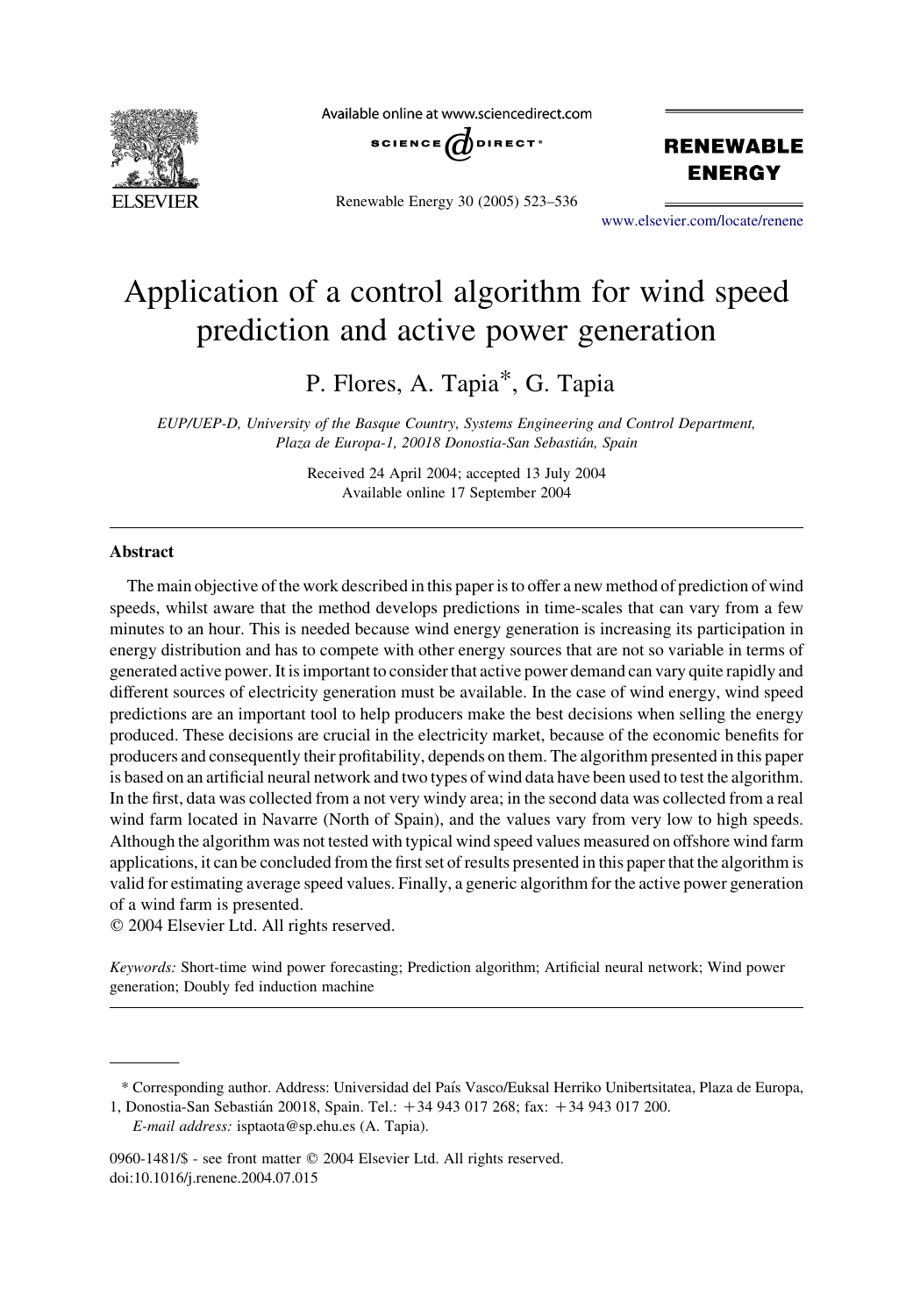## 1. Introduction

Recently there has been a growing trend towards the production of wind energy and as a result new problems in the field of energy management and operation have appeared on the electricity market. Thus, one of the most important facts of wind energy production is related to the non-predictable wind speed.

Taking into account this fact and also that wind is a result of solar radiation it is important to consider the heating of the air that occurs due to radiation. As the Earth surface is not heated uniformly (the heating effect depends on the latitude), pressure differences occur in the atmosphere and the air flux tries to balance them out, causing the movement of important air mass—the wind.

Based on this principle, several wind farms have been built with hundreds of kW installed. Wind is considered as one of the most difficult meteorological phenomena to be predicted and so in general any benefits obtained from wind farms are not optimum. Therefore, the use of statistical methods for reliable predictions (with errors maintained between pre-defined limits) becomes necessary, enabling the wind speed in the near future (a few hours) to be more accurately predictable and the efficiency of the wind farm improved.

On the other hand, the geographical location of wind farms is another fundamental question. Because wind energy is disperse, intermittent and not regular in terms of the amount of generated power it is important to consider that when a 'good location' is identified and used, a generator can work 6000 h per year and the amount of energy produced can be similar to the energy produced by a generator working at full power for 2200 h per year. Therefore, before a wind farm is built the local wind conditions must be evaluated exactly and the predictions analysed.

### 2. Problem description

The study described in this paper develops a simple and robust algorithm that describes short-term wind power forecasting. At the moment in Spain, a large amount of energy is produced by hydro-electric plants but to meet the overall electricity needs the electric companies have to compensate the fluctuations in demand with other types of energy production. As wind energy varies during day time depending on the wind speed hitting the generator blades, the possibility of predicting wind energy production in the following hour becomes crucial for wind farm owners in order to work efficiently on the electricity market. These predictions will help producers take decisions for the sale of energy and thus to increase production and profits.

If an accurate prediction of the wind speed for the following hour can be evaluated, the total amount of active power that can be produced by each generator on a wind farm can be determined and therefore, the amount of energy that could be sold during the next hour would be known too.

In order to analyse the amount of energy that is going to be produced by a generator (produced active power), the wind speed prediction and some aero-dynamical test results of the generator are needed. So, it is important to consider the mechanical power,  $P_m$ ,